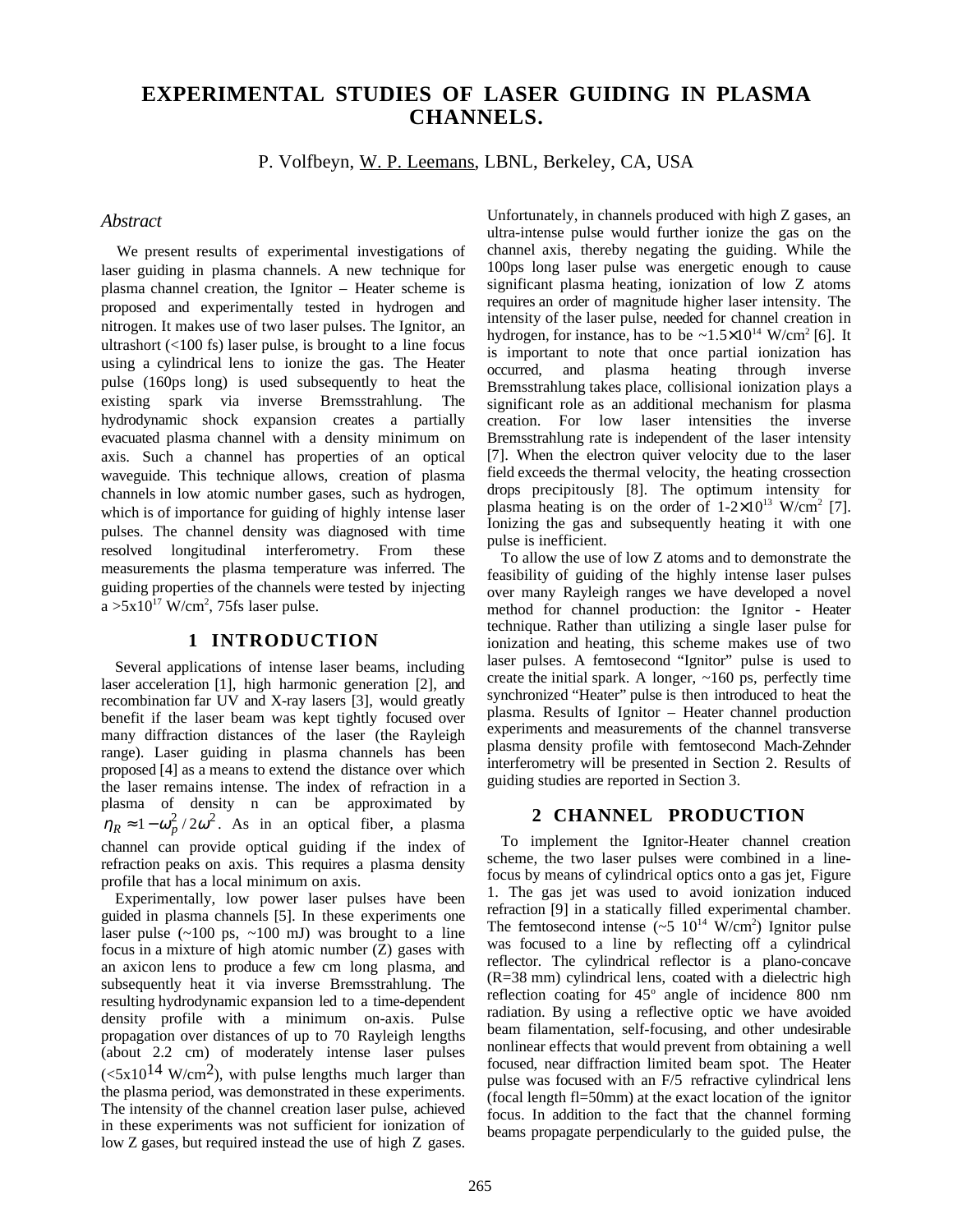use of two independent cylindrical optics provides precise independent adjustment of both the positions, angles of incidence, and sizes of the line foci.

A Mach-Zehnder type interferometer with a measured spatial resolution of 4 µm was built to measure line integrated plasma density. This interferometer measures the relative spatial phase shift between two blue (400 nm) 50 fs pulses, one propagating through plasma and one through air. These pulses are produced by frequency doubling and are perfectly synchronized with the high power beams used in plasma production. The evolution of the 2-D transverse plasma density profile can be measured with a temporal resolution determined by the duration of the blue pulse  $(-50 \text{ fs})$ .



Figure 2: a) Channel interferogram at 1ns after the heater pulse; b) Inferred plasma density lineouts.

The Ignitor-Heater scheme was implemented with 20- 40mJ, 75 fs Ignitor pulse and ~270 mJ, 160 ps Heater pulse in nitrogen and hydrogen backed gas jet. Figure 2 a) shows an interferogram taken with the interferometer pulse delayed by 1 ns with respect to the Heater pulse. The X-size of the channels roughly corresponds to the Rayleigh range of the Ignitor pulse. From the inferred plasma density lineouts of Figure 2 b), it is seen that a plasma channel is created only in the vertical direction. These channels are expected to guide in Y-direction only.

From the interferograms of the plasma channels, the shock front diameter, D, is found by measuring the separation (in Y) between the points of commencement of the fringe shifts in the middle section of the channel. From the channel size and density dynamics, the initial temperature of the spark is inferred in two ways. By equating the shock speed to ion acoustic speed, the electron temperature can be found. From Sedov's solution of strong explosion in a homogeneous atmosphere [10], a theoretical calculation that relates the energy per unit length in the initial spark to the form of the expansion curve, the temperature can be calculated once again. From the shock speed, the initial temperatures (right after the Heater pulse) are calculated to be  $\sim$  20 eV and  $\sim$  120 eV in hydrogen and nitrogen respectively. This agrees well with the deposited energy calculation from Sedov' solution. From the inverse Bremsstrahlung theory [8], in hydrogen, with  $n_1=2\times10^{18}$  cm<sup>-3</sup>, laser I=7×10<sup>12</sup> W/cm<sup>2</sup>, and laser pulse duration w=150 ps, the temperature was calculated to be  $T_e=19$  eV. In nitrogen, with  $n_1=1.6\times10^{18}$  cm<sup>-3</sup>,  $\langle Z \rangle = 3.5$ , and the same laser parameters, the temperature was calculated to be  $T_e=118$  eV.

#### **3 GUIDING**

This Section describes the results of experiments on guiding high intensity laser pulses in the plasma channel. The laser pulse (injection pulse) was focused near the entrance of the channel using an off-axis parabola. The time delay between the Ignitor pulse and the injection pulse was fixed to 600 ps. (This constraint arose from physical limitations in the available vacuum chamber.) To diagnose the guiding, the laser beam was imaged onto a CCD camera with a  $MgF_2$  lens of 1 inch diameter and focal length of fl=68.3 mm at 800 nm. The CCD camera was mounted on an optical rail so that it could be moved over about 50 cm range, thus changing the position of the imaging plane. The resolution and magnification of the imaging system was calibrated for different CCD camera locations. By comparing the laser beam images with and without the gas flowing out of the gas jet (valve pulsing or not), it was possible to clearly observe the effect of guiding on the laser beam. Figure 3 shows images of the injection laser pulse a) propagating through vacuum (gas jet turned off), b) after undergoing ionization induced refraction in the gas jet plume without the Heater pulse being present, hence no channel formed, and c) guided by the channel, for a gas jet backed with nitrogen at 1000 psi. Vertical lineouts of images of Figure 3 clearly demonstrate the changes induced by the plasma channel on the guided laser pulse. The change in size of  $\sim 8$  times is consistent with a laser beam of  $Z_R \sim 0.1$  mm propagating a distance of 0.8 mm (the width of the jet).

As seen in Figure 2, for the specific Ignitor and Heater pulse parameters, plasma channels were created in an